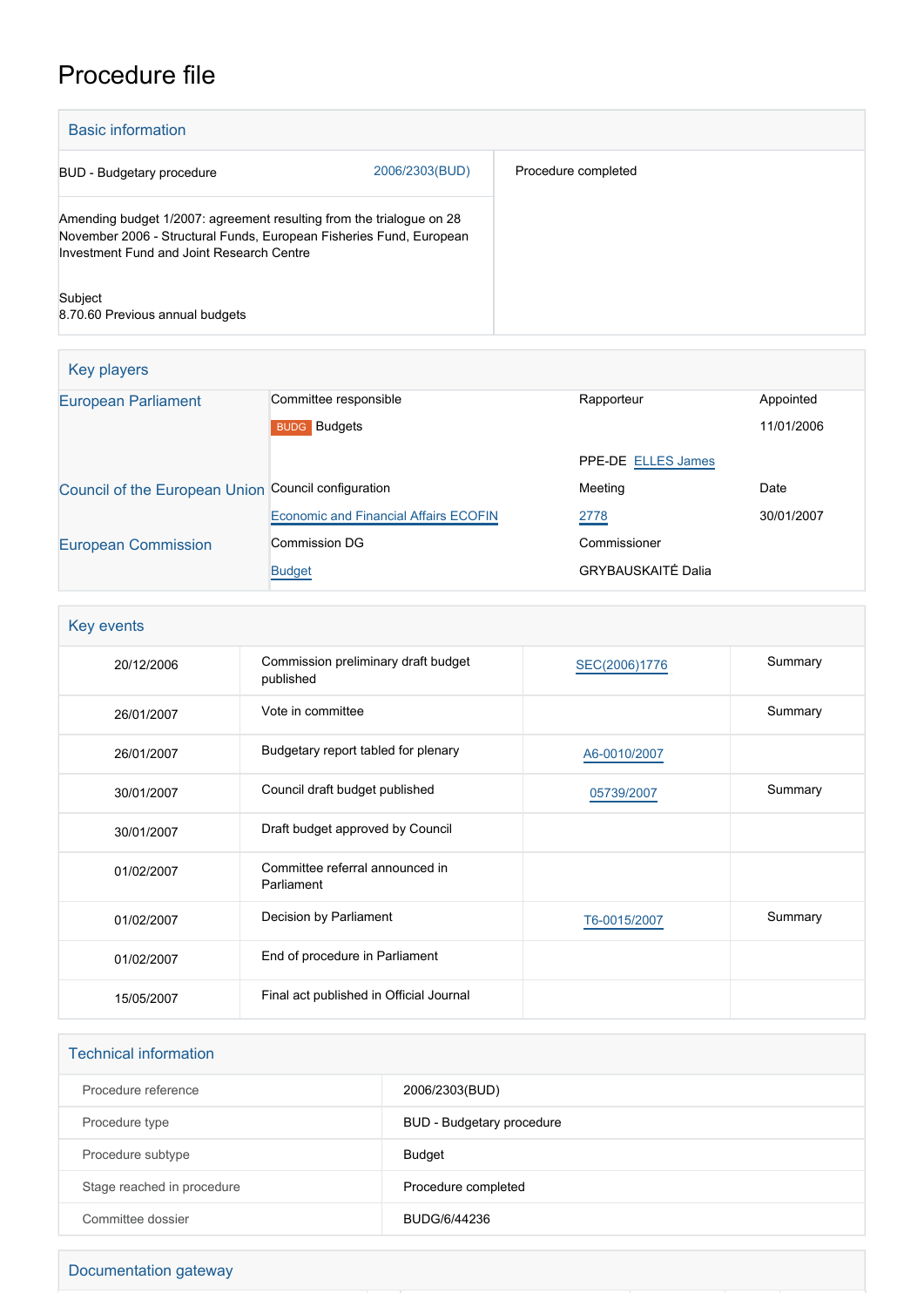| Commission preliminary draft budget              | SEC(2006)1776  | 20/12/2006 | EC. | Summary |
|--------------------------------------------------|----------------|------------|-----|---------|
| Committee draft report                           | PE384.233      | 16/01/2007 | EP  |         |
| Budgetary report tabled for plenary, 1st reading | A6-0010/2007   | 26/01/2007 | EP  |         |
| Council draft budget                             | 05739/2007     | 30/01/2007 | CSL | Summary |
| Budgetary text adopted by Parliament             | T6-0015/2007   | 01/02/2007 | EP  | Summary |
| Commission response to text adopted in plenary   | SP(2007)1016-2 | 27/02/2007 | EC. |         |

#### Final act

 [Budget 2007/280](https://www.europarl.europa.eu/doceo/document/B-2-80-07B0_EN.html) [OJ L 124 15.05.2007, p. 0001](https://eur-lex.europa.eu/JOHtml.do?uri=OJ:L:2007:124:SOM:EN:HTML) Summary

## Amending budget 1/2007: agreement resulting from the trialogue on 28 November 2006 - Structural Funds, European Fisheries Fund, European Investment Fund and Joint Research **Centre**

PURPOSE: to present the Preliminary Draft Amending Budget (PDAB) No 1 for the year 2007.

CONTENT: the Commission presents this Preliminary Draft Amending Budget (PDAB) No 1 for the year 2007 in order to integrate into the budget 2007 the necessary technical adjustments needed from the Amending Letter 2/2007, which could not be taken on board during the last phase of the 2007 budget procedure, as accepted during the trialogue of 28 November 2006.

On the basis of the agreement reached at the trialogue meeting of 28 November, at its meeting on 30 November 2006 the Council accepted only the following items from Amending Letter 2/2007:

- EUR 500 million in commitment appropriations for the European Global Adjustment Fund (EGF) with only a reference to the IIA and Article 12 of the EGF Regulation;
- EUR 6 million in commitment appropriations and EUR 4.4 million in payment appropriations for Hercule II as proposed by the Commission.

Moreover, the appropriations for the International Fund for Ireland were already included in the 1st reading of the 2007 draft budget by the EP and accepted in the Council's 2nd reading.

At the trialogue meeting of 28 November, the Commission announced that it would come forward with this Preliminary Draft Amending Budget in early 2007 with the political understanding that the proposed modifications will be taken into account in the final publication of the budget 2007 in the Official Journal scheduled for mid-March 2007.

To this end, the Commission calls on the European Parliament and the Council to agree on this Preliminary Draft Amending Budget in one single reading, in view of its final adoption by 1 February 2007.

In parallel, adjustments are needed following the agreement reached at the trialogue meeting of 28 November 2006. The main technical adjustments concern the following: i) changes arising from the new Multi-Annual Financial Framework on external relations and development; ii) the Structural and Cohesion Funds and the European Fisheries Fund; iii) changes to JRC establishment plan; iv) the creation of new budget items (treasury management, EDF contribution to common administrative support expenditure) following the modernisation of the accounting system; v) increase of European Investment Fund capital; vi) reallocation of funds for the platform of the European Social NGOs from Heading 1a to Heading 3b; vii) updating the budgetary remarks of the programmes with Swiss participation.

## Amending budget 1/2007: agreement resulting from the trialogue on 28 November 2006 - Structural Funds, European Fisheries Fund, European Investment Fund and Joint Research **Centre**

 The committee adopted the report by James ELLES (EPP-ED, UK) approving Draft Amending Budget No 1/2007 unamended. The purpose of the DAB is to integrate into the 2007 budget the technical adjustments needed in order for the outcome of the trialogue meeting on 28 November 2006 to be taken into account and implemented in the budget for 2007.

Amending budget 1/2007: agreement resulting from the trialogue on 28 November 2006 - Structural Funds, European Fisheries Fund, European Investment Fund and Joint Research **Centre**